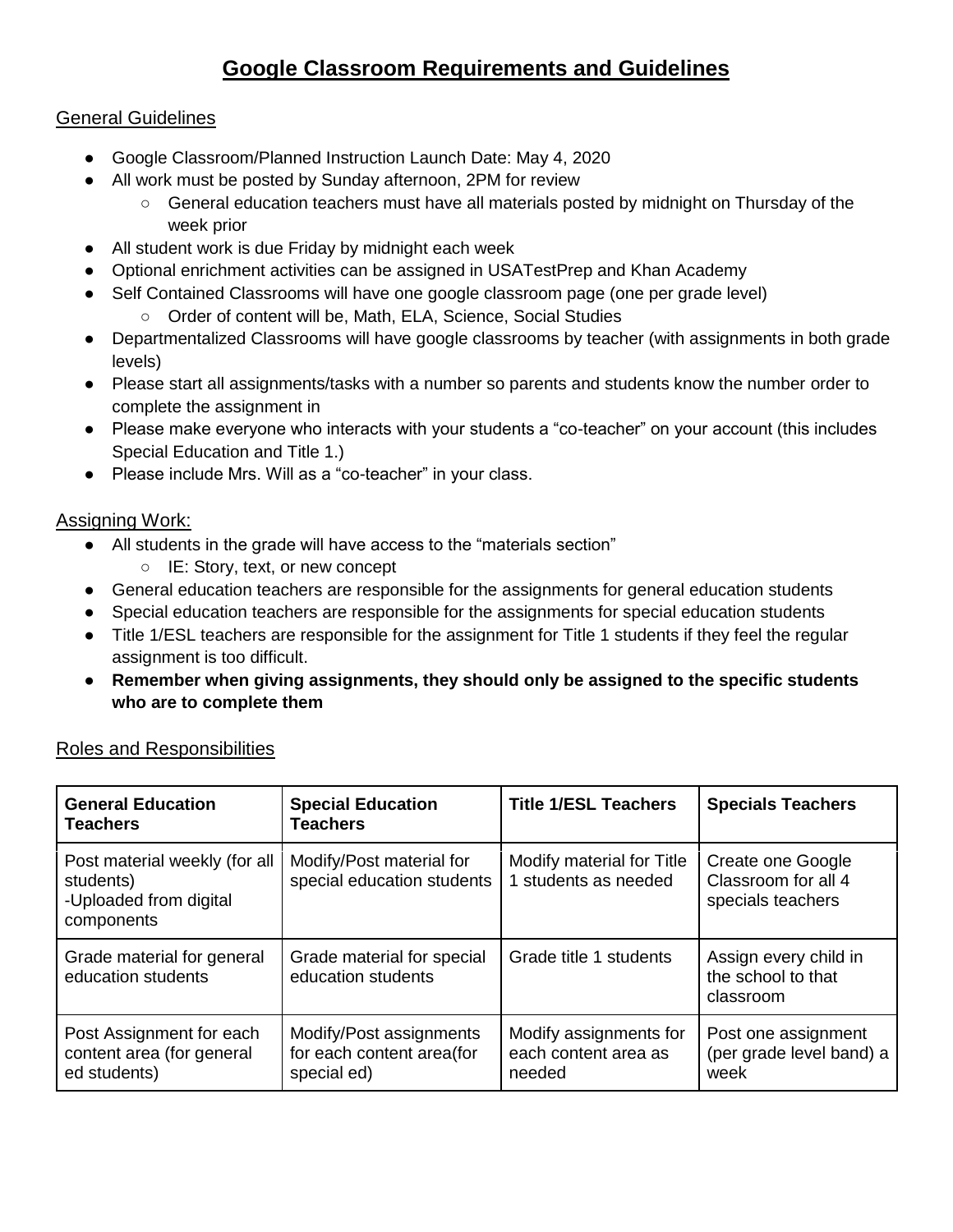# **Weekly Requirements by Content Area**

# ELA: Spelling/Reading/Writing

| Lesson<br><b>Materials</b> | Upload Story from ConnectEd/StudySync<br>PDF Version of the Story by individual page<br>$\bullet$<br>Assigned as a "Material"<br>$\bullet$<br>Can include videos from USATestPrep, Khan Academy or Youtube<br>$\bullet$ |
|----------------------------|-------------------------------------------------------------------------------------------------------------------------------------------------------------------------------------------------------------------------|
| Spelling                   | Spelling/Vocab Assignment<br>• Selected words from the story<br>Assigned as an "Assignment"                                                                                                                             |
| Reading                    | <b>Comprehension Skill</b><br>Identify main idea and details within story<br>Assigned as a "Quiz Assignment"<br>Use Google Form                                                                                         |
| Writing                    | Writing TDA from story<br>Focus skill from curriculum mapping addressed (IE main idea, point of view, literary<br>devices, etc.)<br>Assigned as a "Question" (short answer option)<br>$\bullet$                         |

# Social Studies/History

| Lesson<br><b>Materials</b> | Upload Chapter/Lesson from McGraw Hill<br>PDF Version of the Chapter/ Lesson<br>Assigned as a "Material"<br>Can include videos from USATestPrep, Khan Academy or Youtube<br>$\bullet$         |
|----------------------------|-----------------------------------------------------------------------------------------------------------------------------------------------------------------------------------------------|
| Vocab                      | Vocab Assignment<br>• Selected words from the Chapter/Lesson<br>Assigned as an "Assignment"                                                                                                   |
| Quiz                       | <b>Comprehension Check</b><br>Identifying and describing key topics, people, events, etc. from chapter/lesson<br>Assigned as a "Quiz Assignment"<br>Use Google Form                           |
| Open<br>Ended<br>Response  | Writing/Comprehension<br>Answer an open-ended question based on assigned text<br>Answer in full and complete sentences using proper grammar<br>Assigned as a "Question" (short answer option) |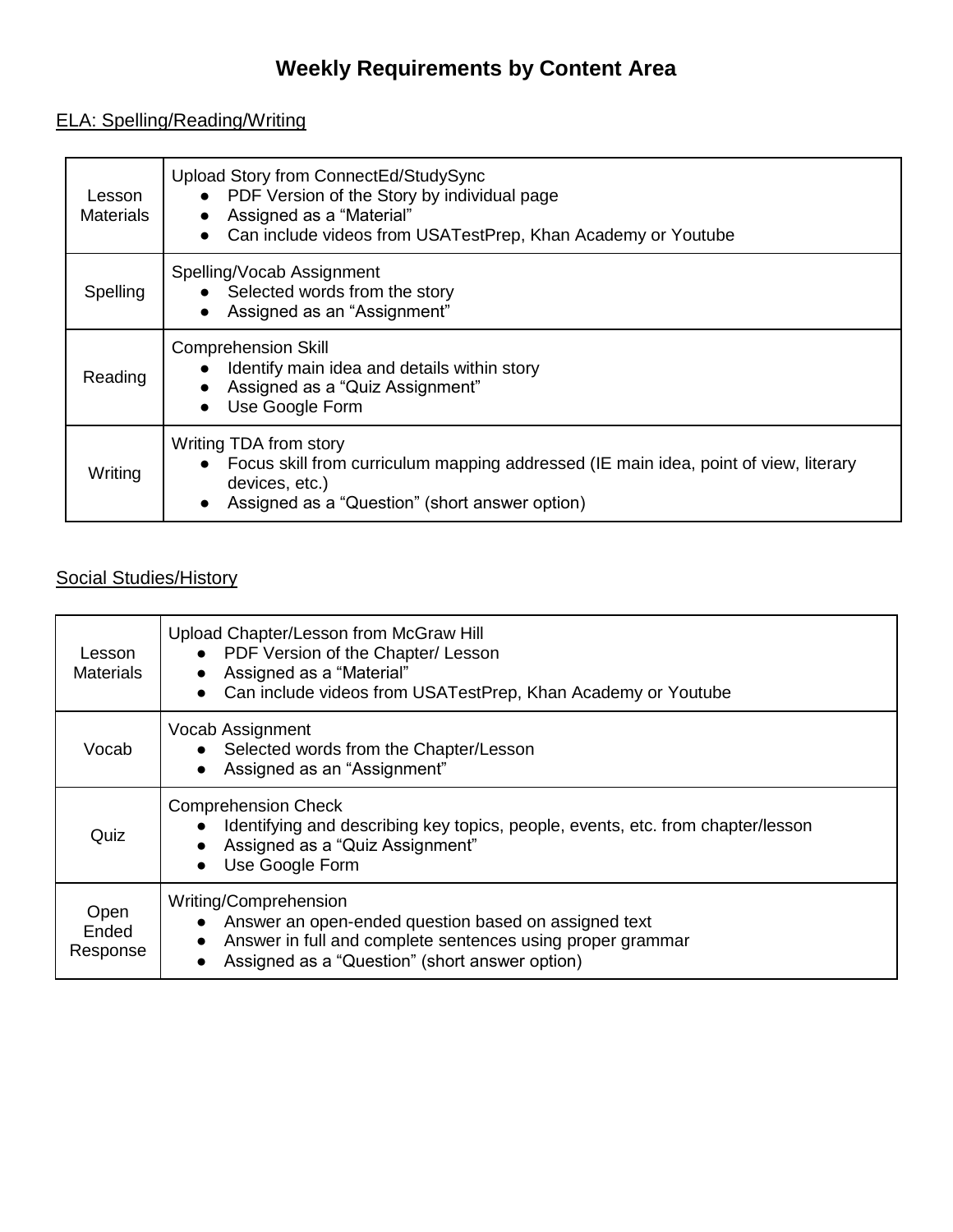## **Mathematics**

| Lesson<br><b>Materials</b> | <b>Topic Content</b><br>• PDF version of material<br>• Can include videos from USATestPrep, Khan Academy or Youtube<br>Assigned as "Material"<br>$\bullet$ |
|----------------------------|------------------------------------------------------------------------------------------------------------------------------------------------------------|
| Practice                   | <b>Guided Practice</b><br>• Specific example problems                                                                                                      |
| Assess                     | Assessment<br>Assigned as "Quiz Assessment"<br>$\bullet$                                                                                                   |

# **Science**

| Lesson<br><b>Materials</b>          | Upload Chapter/Lesson from Pearson<br>PDF Version of the Chapter/ Lesson<br>Assigned as a "Material"<br>$\bullet$<br>Can include videos from USATestPrep, Khan Academy or Youtube<br>$\bullet$                                                                       |
|-------------------------------------|----------------------------------------------------------------------------------------------------------------------------------------------------------------------------------------------------------------------------------------------------------------------|
| Vocab                               | Vocab Assignment<br>• Selected words from the Chapter/Lesson<br>Assigned as an "Assignment"<br>$\bullet$                                                                                                                                                             |
| Quiz                                | <b>Comprehension Check</b><br>Identifying and describing key points, topics, theories, etc. from chapter/lesson<br>Assigned as a "Quiz Assignment"<br>$\bullet$<br>Use Google Form<br>$\bullet$                                                                      |
| Open<br>Ended<br>Question           | Writing/Comprehension<br>Answer an open-ended question based on the assigned text<br>Focus skill from curriculum mapping addressed (IE energy, life cycles, genetics,<br>$\bullet$<br>geological processes, etc.)<br>Assigned as a "Question" (short answer option)  |
| Optional<br>Experiment/<br>Activity | Experiment/Activity (Optional)<br>Extension of learning, apply to real-world scenario (IE making invisible ink using lemon<br>$\bullet$<br>juice and a heat source, or replicating the crystallization process by growing rock<br>candy)<br>Assigned as a "Material" |

#### Miscellaneous Information to Review

- All Open Court Assessments need to be converted to Google Quiz format
- USATestPrep and Khan Academy should be directly linked into the Google Classroom to correlate with the assigned topics
- StudySync users must link their ConnectEd account to their Google Classroom via the StudySync **Settings**